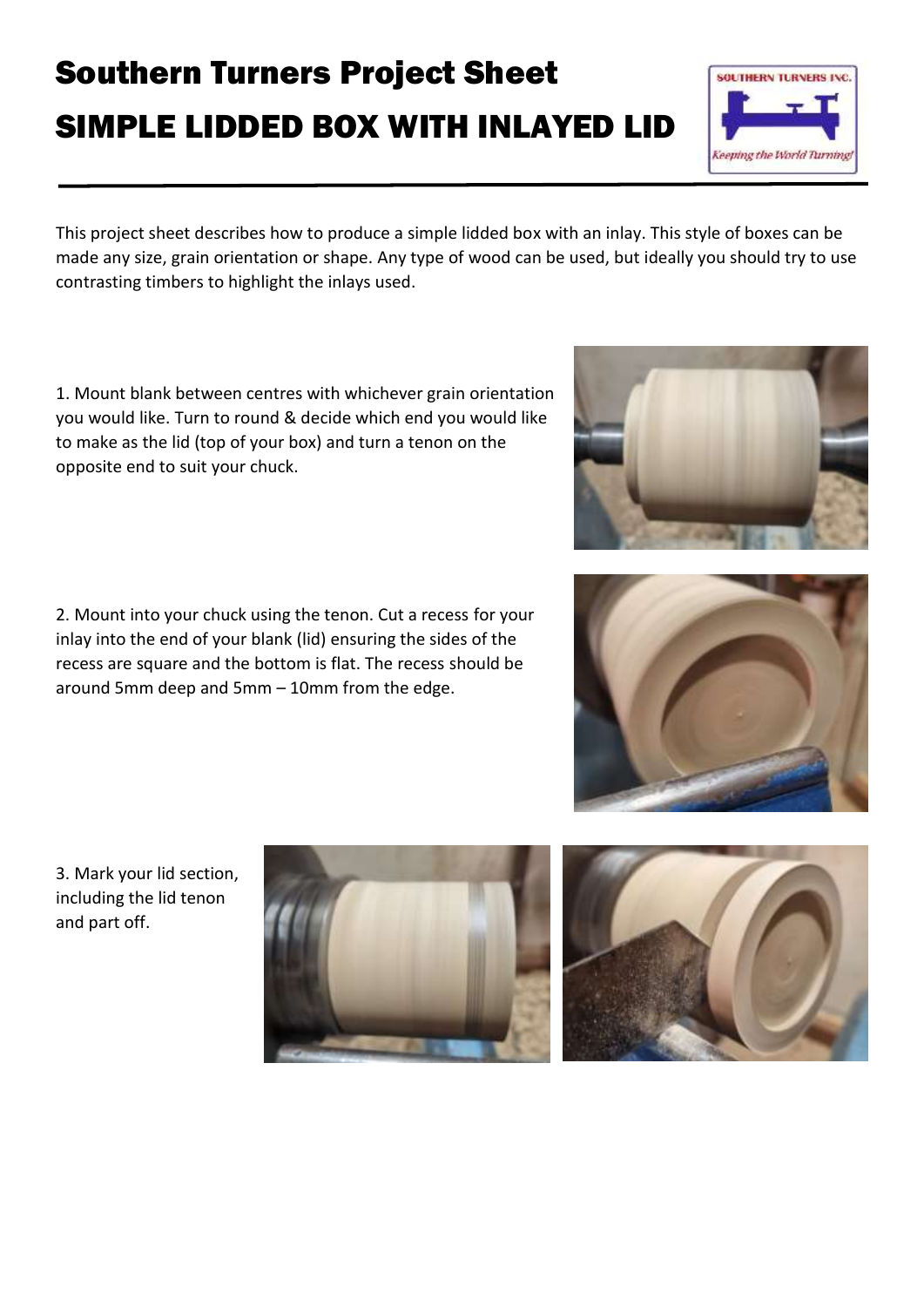4. Mark the wall thickness of your box – leaving it slightly thicker than your desired finished size and hollow. Sand the inside when complete.





5. Remove your box from your chuck and mount the lid using the recess. Turn down a tenon to suit the inside of your box and tidy the underside of the lid, sand when complete.





6. Using the lid as a sort of loose fitting jam chuck, mount your box section onto the lid tenon and hold firm with your tail stock. Align the grain as best as possible and turn to finished size & shape. Sand when completed.



7. Remove the lid section from the chuck and mount the box section. If your chuck jaws do not fit into the box, you may need to use a jam chuck. Gently turn away the tenon and tidy the base of your box. Sand when complete. Your box is now complete.